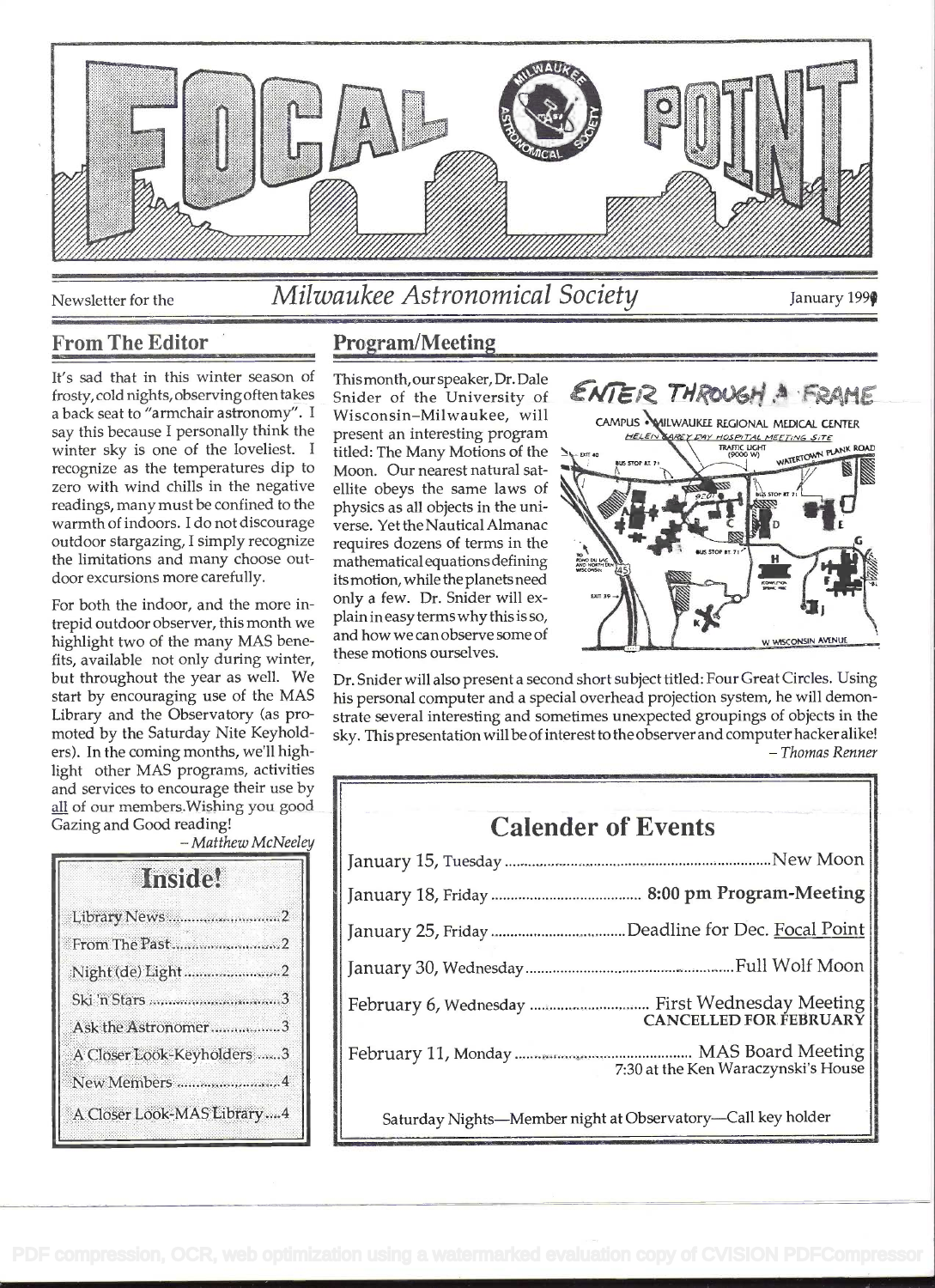# Library News From The Past

Very few of us will ever make a significant contribution to the studyof double stars. Even William Herschel's observations are merely "precious". The instrument requirements and long period of training will discourage all but the most determined astronomer. Nevertheless, Observing Visual Double Stars - Couteau, 1981, offers much advice of value to any observer. Use of the filar micrometer and the<br>atmospheric motions which influence "seeing" are discussed at length. Did you atmospheric motions which influence "seeing" are discussed at length. Did you know that double stars of known separation are an excellent tool for calibrating your photographic scale?

Since the author advises the newcomer to treat observation of double stars as a<br>game he includes a catalog of 744 pairs brighter than 10th magnitude with notes MAS member, Gustave Christie made game, he includes a catalog of 744 pairs brighter than 10th magnitude with notes MAS member, Gustave Christie made<br>indicating decreasing or increasing separation, notable color contrast, aperture in mention of the August 1 indicating decreasing or increasing separation, notable color contrast, aperture mention of the August 1970 National needed to resolve, etc. For the truly dedicated, there is a chapter on catalogs and Geographic article which told of a forth-<br>indentifying faint pairs and another on computing orbital elements and mass ratio coming "traffi indentifying faint pairs and another on computing orbital elements and mass ratio. Coming "traffic" jam" in Scorpius, of<br>Venus, Mars, Jupiter, the Moon, Nep-

A new pamphlet in the vertical file, Visual Observation of Double Stars, goes into tune and Vesta. The rare event will detail on the construction and use of a bifilar micrometer. It also includes a list of occuronJanuary 23, shortly before dawn.<br>Stars for observation.

Webb Society Deep Sky Observer's Handbook, Vol. 8: Variable Stars, 1990, is the sodon't gorunning outside in your bathrobe<br>latest in the highly respected series of guides for amateurs. John Isles, full-time on that day.) latest in the highly respected series of guides for amateurs. John Isles, full-time observer and director of the British Astronomical Association's Variable Star Section, has provided an extensive bibliography to expand upon his very readable,  $-10$  years ago. but necessarily condensed text. Included with the expected material on classification and observing techniques is a field guide to 110 variables, most of which are<br>given with the coution that are must ultimately use the sharts of the society (e.g. MAS was commended at the Racine Asextra providing the caution that one must ultimately use the charts of the society (e.g. THAD WAS CONDITION AT UP NATURE AS-<br>A.A.V.S.O.) to which one reports data.<br>building the 10" Portascopes. The award

Key information on period, a historical perspective, and hypotheses as to the was displayed at the December meetphysical processes causing the variation accompanying the charts. These notes ing. offer an intriguing invitation to look in on at least some of these stellar performers. While many members contributed time,

## PRINTED LIBRARY CATALOGS NOW AVAILABLE treasure and talent to produce the twelve

Tom Renner has supplied us with a limited number of Author/Title/Subject lists unusual, portable telescopes, much of<br>of books in the MAS library, Send \$1 if you wish to receive a copy through the mail. If the credit goes t of books in the MAS library. Send \$1 if you wish to receive a copy through the mail; the credit goes to designer Ed Halbach<br>or pick one un at the next general meeting for \$0.50. There is a master copy at the and mirror gri or pick one up at the next general meeting for \$0.50. There is a master copy at the observatory for your inspection.

### TIME TO CHECK THE CAROUSELS AGAIN.

We seem to have misplaced slide no. A128 - Saturn, showing some cloud features. Our most distant member, Bill and Anne



With the cold brilliance and brightness of the recent "Blue" Moon blotting out all thoughts of deep sky observing, I had an opportunity to reflect on this relatively rare phenomena. I appreciate the fact that we were able to gaze on two full moons within the confines of one calender month. In the short time that I have been a star gazer, this was my first "Blue" Moon. I'm not so sure that I saw blue, except in my mind's eye and cultural recollection as expressed in the songs "Blue Moon", "Blue Christmas", and "Blue Moon Over Kentucky" . Although psychologically we often think of being blue as a "downer", as in "I'm in a blue mood", I must say that this Blue Moon with its reflected beauty lifted my spirits skyward. I'm looking forward to the next Blue Moon. When will that be? - Matthew McNeeley



## 20 years ago

(Ed. note: remember, this was 20 years ago,

variable observations he has made in two years besides occultations and graze attempts. Quite a record!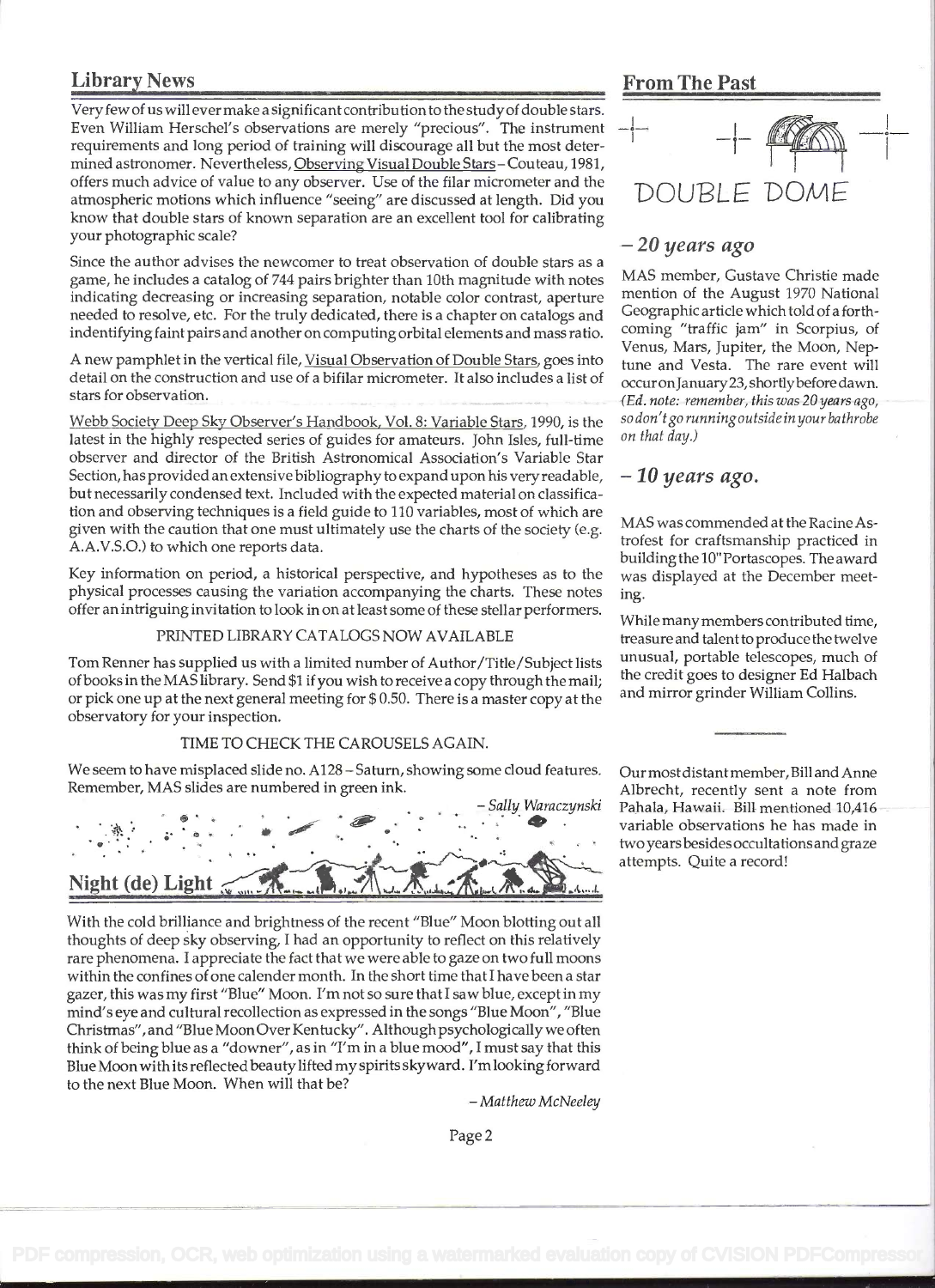

I'veheardoftheSummer Triangleand Fall's Great Square, but how can I identify the Winter sky?

- Rosetta Trapezium

Dear Rosetta,

The winter sky too, has a trademark configuration although in this case, it's a letter not a polygon. The "Heavenly G" is high overhead in winter and covers a large chunk of the sky. Also notable is that the stars that form it are some of the brightest stars seen in any season.

To see this sky wonder, start at Aldebaran in Taurus and follow the curve around the top of the "G" via Capella, on to Castor and Pollux, and round the bottom through Procyon, Sirius and Rige!, then form the crossbar at Betelgeuse.

Because of its enormous size, you'll need a wide open sky to see this "Heavenly G" in all its splendor at which time you will likely exclaim, "gee!" Or more likely, " $GI"$ . MAP FROM EDMUND MAG 6



## Pike Lake Ski 'N Stars

 $Astronomer$  skiing is scheduled from 6:30 to 9:30 pm, key Here's a great opportunity to get some exercise, do some group observing in winter and share your enthusiasm with the public. On Saturday, February 9th, join others for Candlelight Skiing followed by stargazing from the dark skies of Pike Lake State Park. Candlelight skiing is scheduled from 6:30 to 9:30 pm, 'til? (sunrise?).

> Members of the Northern Cross Astronomy Club will be there (Pike Lake is one of their dark sky sites) and MAS members are invited to attend. Hot coffee and cocoa will be served in a warming shelter. For the early birds, skiing starts at 7am. The telescope set-up is behind the shelter building in the parking lot near the lake. Ask park rangers for directions, or pick a map up at the January MAS meeting or by calling Tim Burrus. Transportation is also available to and from the telescope area. There will be a small warming fire near the shelter but blocked from view of the telescope area.

A 1991 annual or \$3.50 daily park sticker is required for your vehicle.

Call Tim Burrus at 783-6572 for more info.

## New Members

The MAS Board recently announced the addition of the following new members:

Charlotte Nelson - Wauwatosa

John W. Briggs -Yerkes Observatory, Williams Bay

Clint Laskowski - Cudahy

Michael Cain, Wildwood, IL

Douglas C. Aidridge and family Pamela and Tara - Greenfield

Bill and Sandy Robertson - Hales Corners

Welcome to all!

# A Closer Look - Saturday Nite Keyholders

For your convenience, here is a list of the keyholders for the first6 months of 1990. To assure that the keyholder will be on duty, we ask that you call the keyholder by 6:00 pm the Friday before. If you do not know how to use the equipment, the keyholder will assist you. (First Wednesdays are also an opportune time).

| Jan. 12   | Tom Schmidtkunz         | 784-0253     |
|-----------|-------------------------|--------------|
| Jan. 19   | Peter Smitka            | 785-0926     |
| Jan. 26   | Virgil Tagney           | 327-7976     |
| Feb. 2    | Jim Toeller             | 352-7144     |
| Feb. 9    | Richard Wiesen          | 781-4757     |
| Feb. 16   | Paul Borchardt          | 781-0169     |
| Feb. 23   | Greg Cieslak            | 744-5703     |
| Mar. 2    | <b>Brian Ganiere</b>    | 272-4649     |
| Mar. 9    | <b>Chris Hasseltine</b> | 482-4515     |
| Mar. 16   | Lee Keith               | 961-8752     |
| Mar. 23   | Dan Koehler             | 662-2987     |
| Mar. 30   | John Pfannerstill       | 475-6494     |
| Apr. 6    | Frank Roldan            | 608-787-1730 |
| Apr. 13   | <b>Terry Ross</b>       | 784-2093     |
| Apr. 20   | Gerry Samolyk           | 529-9051     |
| Apr. 27   | Tom Schmidtkunz         | 784-0253     |
| May 4     | Peter Smitka            | 785-0926     |
| May 11    | Virgil Tagney           | 327-7976     |
| May 18    | Jim Toeller             | 352-7144     |
| May 25    | Richard Wiesen          | 781-4757     |
| June 1    | Paul Borchardt          | 781-0169     |
| June 8    | <b>Greg Cieslak</b>     | 744-5703     |
| June 15   | <b>Brian Ganiere</b>    | 272-4649     |
| June 22   | Chris Hasseltine        | 482-4515     |
| June $29$ | Lee Keith               | 961-8752     |

## Observing Clubs

Winter is a good time (as are all seasons) to join an Observing Club. The MAS offers two helpful guides: for deep sky observing, the Messier Club Observer's Handbookor for double stars, Burnham Club Observer's Handbook. Just sent an 8.5" x 11" SASE with \$1 postage affixed to: Lee Keith, MAS Observing Clubs Coordinator, 1239B E. Randolph Ct., Milwaukee, WI 53212.

They contain a wealth of information, hints and detailed maps to help find the more elusive objects. And best of all, they're FREE! After observing and recording the objects in the list, you will receive a certificate from the Astronomical League.

Page 3